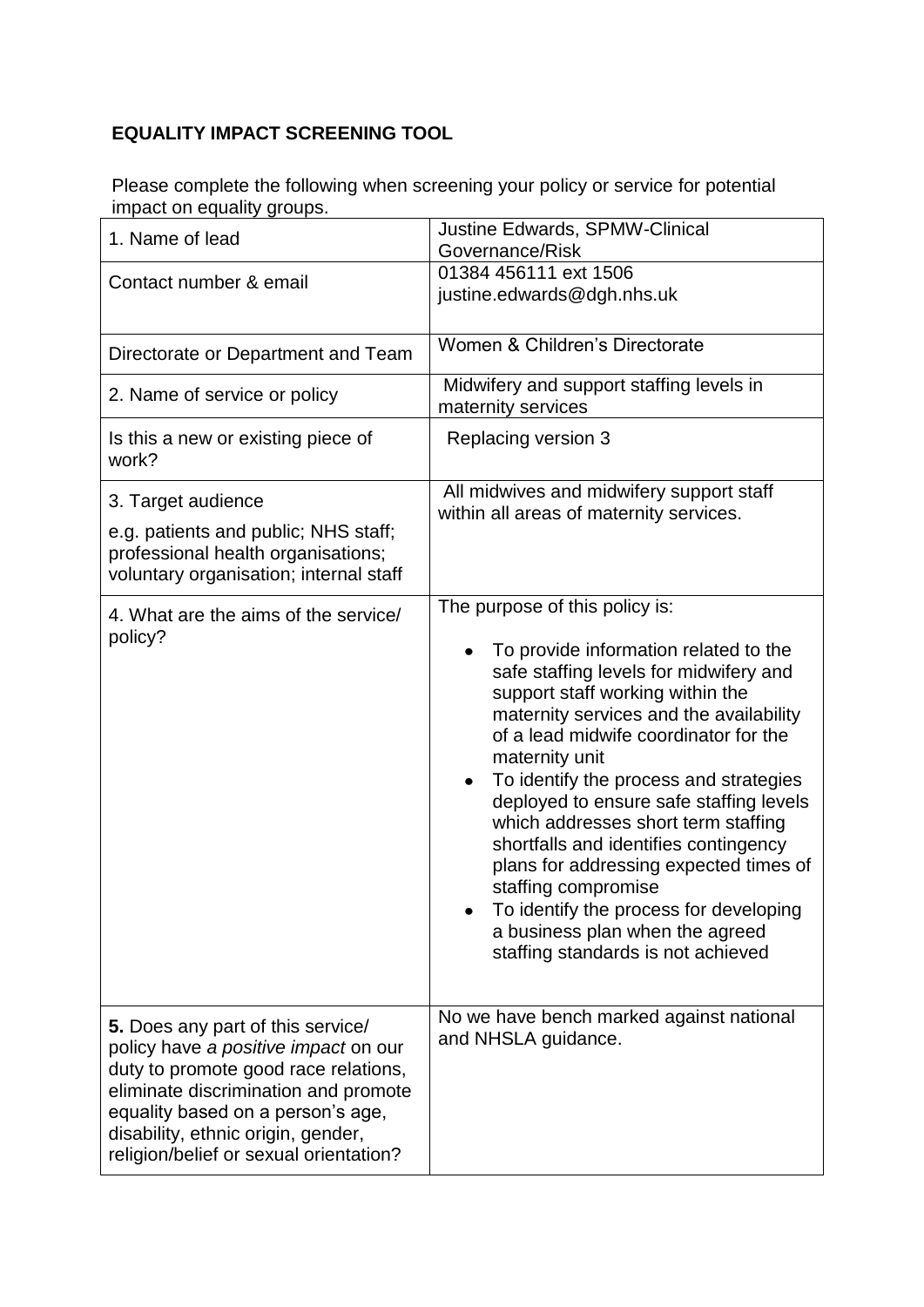| If No, please provide brief reasons.                                                                                                                                                                                                                                             |                                                                                                 |
|----------------------------------------------------------------------------------------------------------------------------------------------------------------------------------------------------------------------------------------------------------------------------------|-------------------------------------------------------------------------------------------------|
| 6. Could any part of this<br>service/policy have an adverse<br>impact on our duty to promote good<br>race relations eliminate discrimination<br>and promote equality based on a<br>person's age, disability, ethnic origin,<br>gender, religion/belief or sexual<br>orientation? | No we have bench marked against national<br>and NHSLA guidance.                                 |
| If No, please provide brief reasons.                                                                                                                                                                                                                                             |                                                                                                 |
| <b>7.</b> Are there any factors that could<br>lead to differential take-up, outcomes<br>or satisfaction levels based on<br>people's age, disability, ethnic origin,<br>gender, religion/belief or sexual<br>orientation?                                                         | No if any equality issues were apparent an<br>individual management plan would be<br>formulated |
| If No, please provide brief reasons.                                                                                                                                                                                                                                             |                                                                                                 |

If you have answered yes to any of questions 5-7, you must now complete a full Equality Impact Assessment using the proforma provided by the Trust.

If you have answered No to all of the above questions, a full assessment is not required. Please complete the following sign-off section and send a copy of this screening to your Head of Service, Matron or Head of Department as appropriate **and** to Liz Abbiss, Head of Communications at Trust HQ.

Name of person completing this screening: Justine Edwards

Job Title: SPMW-Clinical Governance/Risk

Date sent to Head of Service, Matron or Head of department:

16th October 2012

Date sent to Head of Communications, Trust HQ: 08.02.13